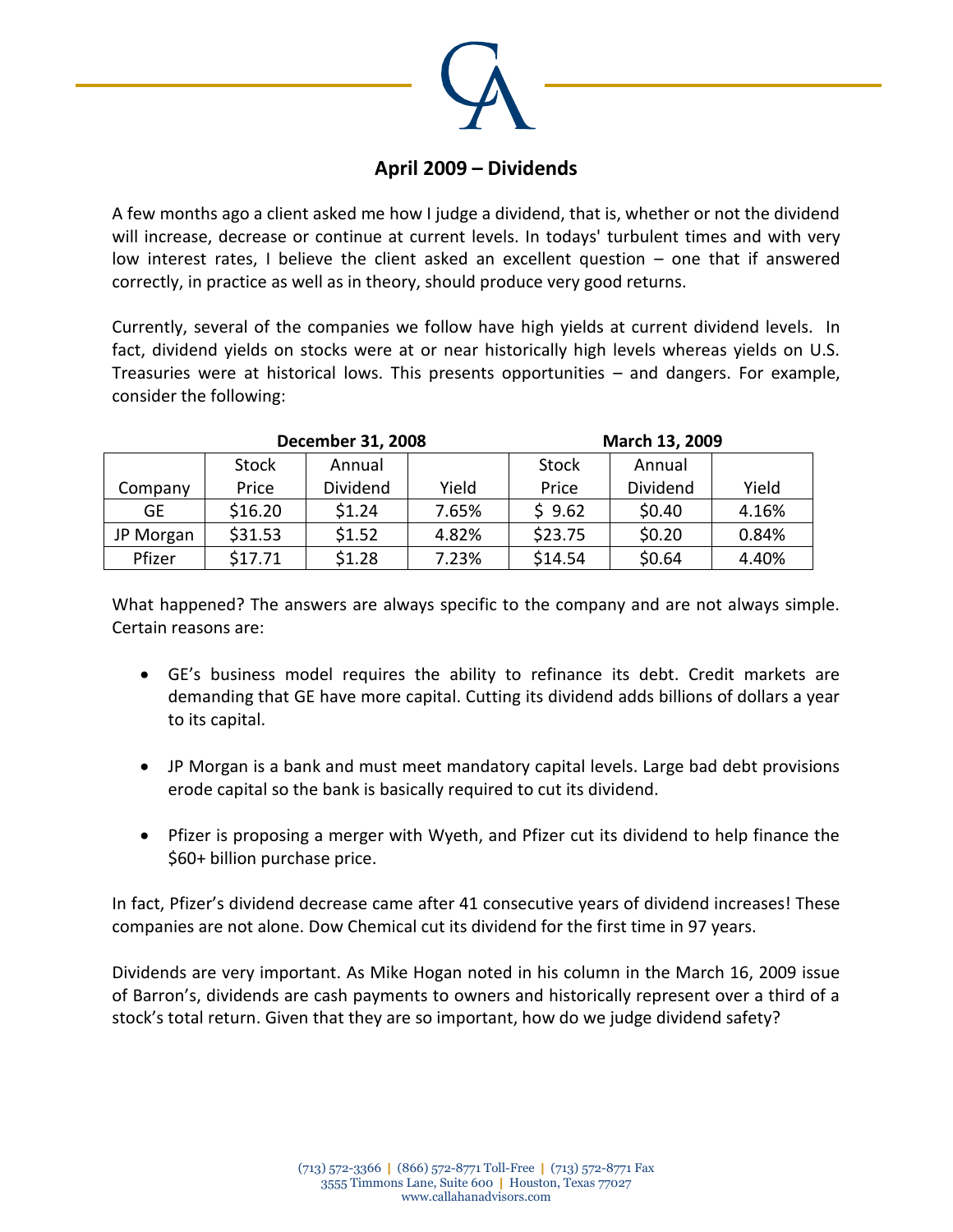

## **Dividend Safety**

There are three different kinds of cash flows that must be considered in judging dividend safety:

- Operating Cash Flows First, dividends must be earned. Therefore, a company must make money – not necessarily every year, but it can only go so long before it will run out of cash. Some companies pay great dividends right up to the point they go bankrupt and the investor loses the entire investment.
- Financing Cash Flows Secondly, the cash flow from earnings must be sufficient to meet debt obligations. Pfizer must not only earn enough to pay the Wyeth acquisition debt, but also fund large research and development activities.
- Investing Cash Flows Thirdly, cash flow must also provide capital for building, repairing and replacing physical facilities. AT&T has to make large investments to support a sophisticated wireless network.

A company that is in danger of cutting or dropping the dividend is one that does not generate enough cash from operations to pay its obligations and build for the future. This information can be found through analysis of the company's cash flow statements. Borrowing to pay dividends is clearly a warning sign.

The factors we pay very close attention to in evaluating dividends are:

- Earnings history and quality year in and year out. Examples are McDonald's, Wal-Mart, Johnson & Johnson, Microsoft and many utilities.
- Dividend payout ratio. If the dividend is a high percentage of earnings, it may not be sustainable.
- Earnings prospects. If a company tries to keep its dividend ratio at a certain level, say 50%, and earnings decrease it may have to cut its dividends. Currently, Conoco Phillips' dividend yield is near 5.0%. If oil and gas prices stay low, it's a good bet that it may have to cut its dividend.
- Regulatory requirements The government may require a company to cease or significantly lower its dividend. This is particularly true of banks and other companies receiving federal assistance.